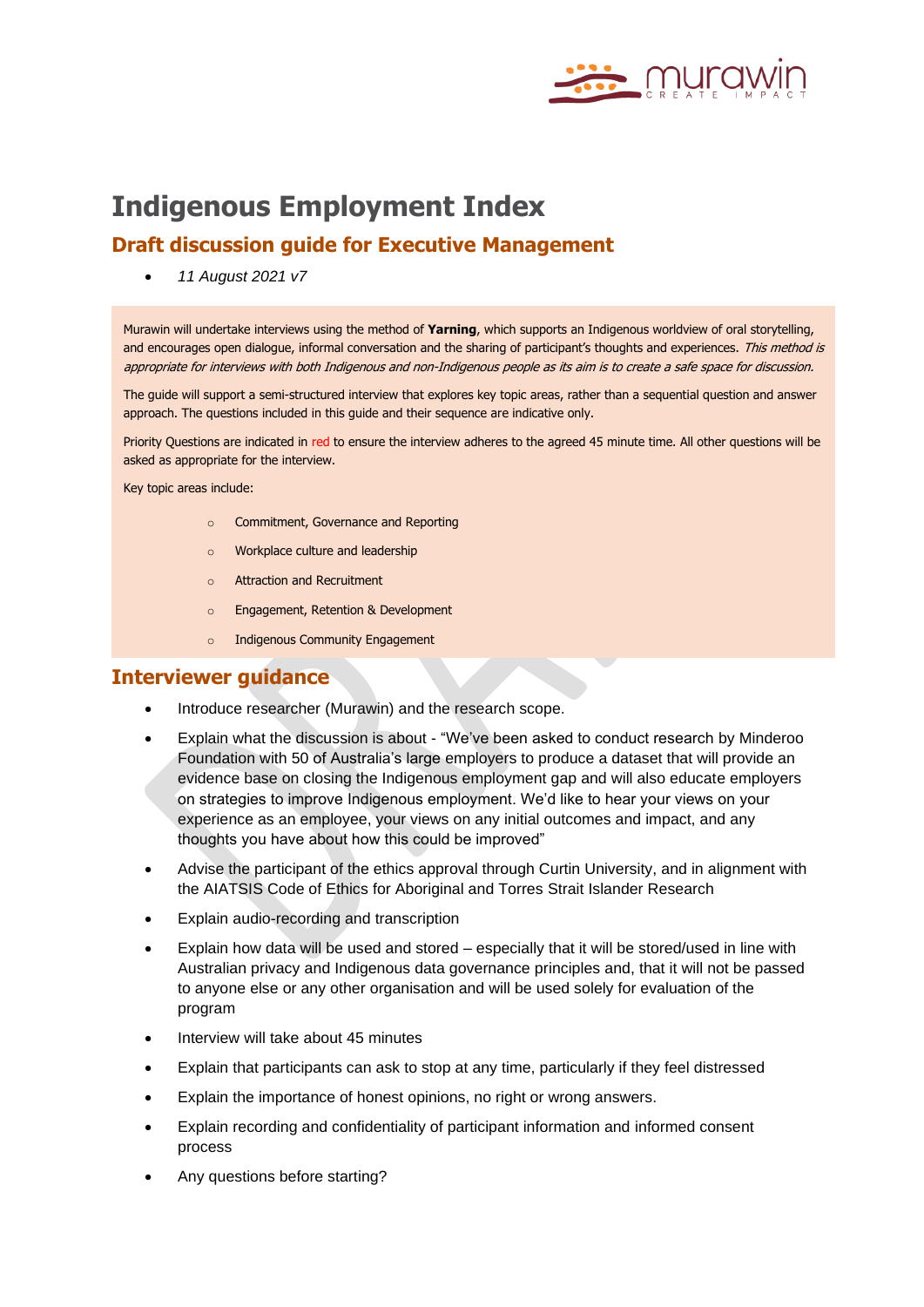# **Discussion guide**

- **1 Introductions and context** 
	- For Indigenous employees:
		- o Can you tell me a bit about yourself your mob, where you're from?
		- o And what about your role and the company you work for?
			- **■** How did you get started with these mob?
			- How long have you been working for here?
			- Where do you think you have had the greatest impact?
	- For non-Indigenous employees:
		- o Can you tell me a bit about yourself, your role and the company you work for?
			- How do you interact with Indigenous employees?
			- Where do you think you have had the greatest impact?
		- $\circ$  When you consider your experience and impact within this organisation, how does this compare to previous organisations?

## **2 Commitment, Governance and Reporting**

This section should be framed as strategic discussion, looking across the organisation. Operational questions will follow.

- $\circ$  Can you describe the organisation's diversity and inclusion commitment and approach, what it aims to achieve?
- o Why does your organisation take this approach?
- $\circ$  Does this approach include reconciliation and/or Indigenous employment? 1
- $\circ$  If so, can you describe the current strategy or plan? E.g. a Reconciliation Action Plan or Indigenous Employment Strategy / Plan
- o Why does your organisation take this approach?
- $\circ$  Who has oversight of this approach? e.g., does the board of executive leadership team have oversight?
- o Who is accountable for the outcomes of this approach (e.g., Strategy / Plan)
- $\circ$  How are Indigenous people or employees engaged in the design and implementation of this work?
- $\circ$  What do you monitor and report on, and how do you act on these insights? e.g., Indigenous employment, recruitment, progression of employee's etc?
- o How would you evaluate your progress to date e.g., what you think the have been the outcomes for the organisation, Indigenous employees, customers and the communities you are operating in?

## **3 Attraction and Recruitment**

- $\circ$  Can you outline your approach to attracting and recruiting Indigenous employees?
- $\circ$  Is there a proactive, and targeted process? E.g., EVP, community connections etc.
- o What are your reporting requirements around Indigenous employment?
- o What has been working, and what have been some of the challenges?
- o How inclusive, culturally safe and responsive do you feel this process is?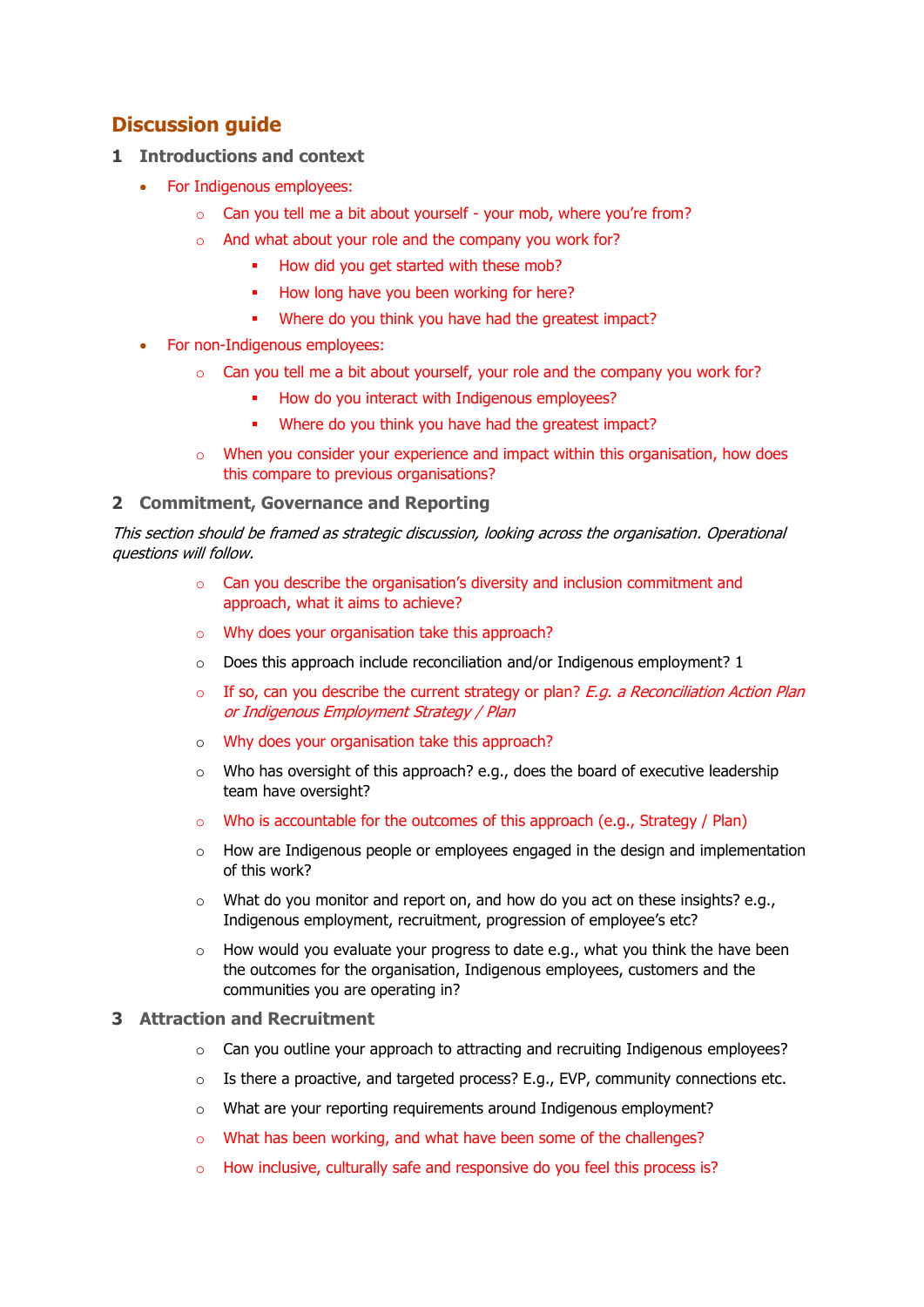- o How do you determine which roles are identified versus roles where Indigenous candidates are encouraged to apply?
- o How do you secure funding for identified roles?
- $\circ$  How do you engage with potential Indigenous employees and build a pipeline?
- o How do you ensure Indigenous people are being employed, not because of their Aboriginality but because they match the majority of the role requirements?

#### **4 Engagement, Retention and Development**

- $\circ$  How responsive do you feel your organisation is to the experiences of Indigenous employees members, including wellbeing, inclusion and cultural safety and experiences of racism in the workplace?
- o How would an Indigenous employee provide feedback on negative or exclusionary behaviours? Can you provide an example of this?
- o How inclusive are your people policies?
- $\circ$  How are Indigenous cultural responsibilities and requirements identified and supported? E.g., time for sorry business, allowances to work 'on Country', recognition of kinship/guardianship requirements, flexibility around pay periods?
- o Who has this responsibility?
- $\circ$  What does Indigenous representation at a leadership level currently look like?
- o Why do you think your leadership representation looks like this?
- o How do you identify Indigenous talent?
- $\circ$  How do you feel about the organisations current approach to developing Indigenous employees and leaders? E.g., what's working well and what's not working well?
- $\circ$  What are the opportunities for Indigenous employees to participate in focussed in development opportunities? E.g., formal education, mentoring, a buddy or sponsorship?
- $\circ$  Do you have, minimum Indigenous participation targets in leadership development programs?
- o If yes, how would you evaluate the progress of this approach?
- o Does your organisation recognise non-Western, including Indigenous perspectives, on leadership? If so, how?
- $\circ$  How does your organisation provide opportunities for Indigenous employees to network with each other?
- $\circ$  If yes, is this well utilised?
- o What is leadership's involvement in these networking activities?
- $\circ$  How do you capture the perspectives of Indigenous employees in your people process?
- o If yes, how is this data reported, communicated and acted on?

#### **5 Workplace culture and leadership**

 $\circ$  How well do you think your organisation understands the impacts of colonisation on Indigenous people, their job-readiness and experiences in the work place? E.g., Indigenous people experience the impact of generational trauma, or may have different levels of education or experience than their non-Indigenous counterparts?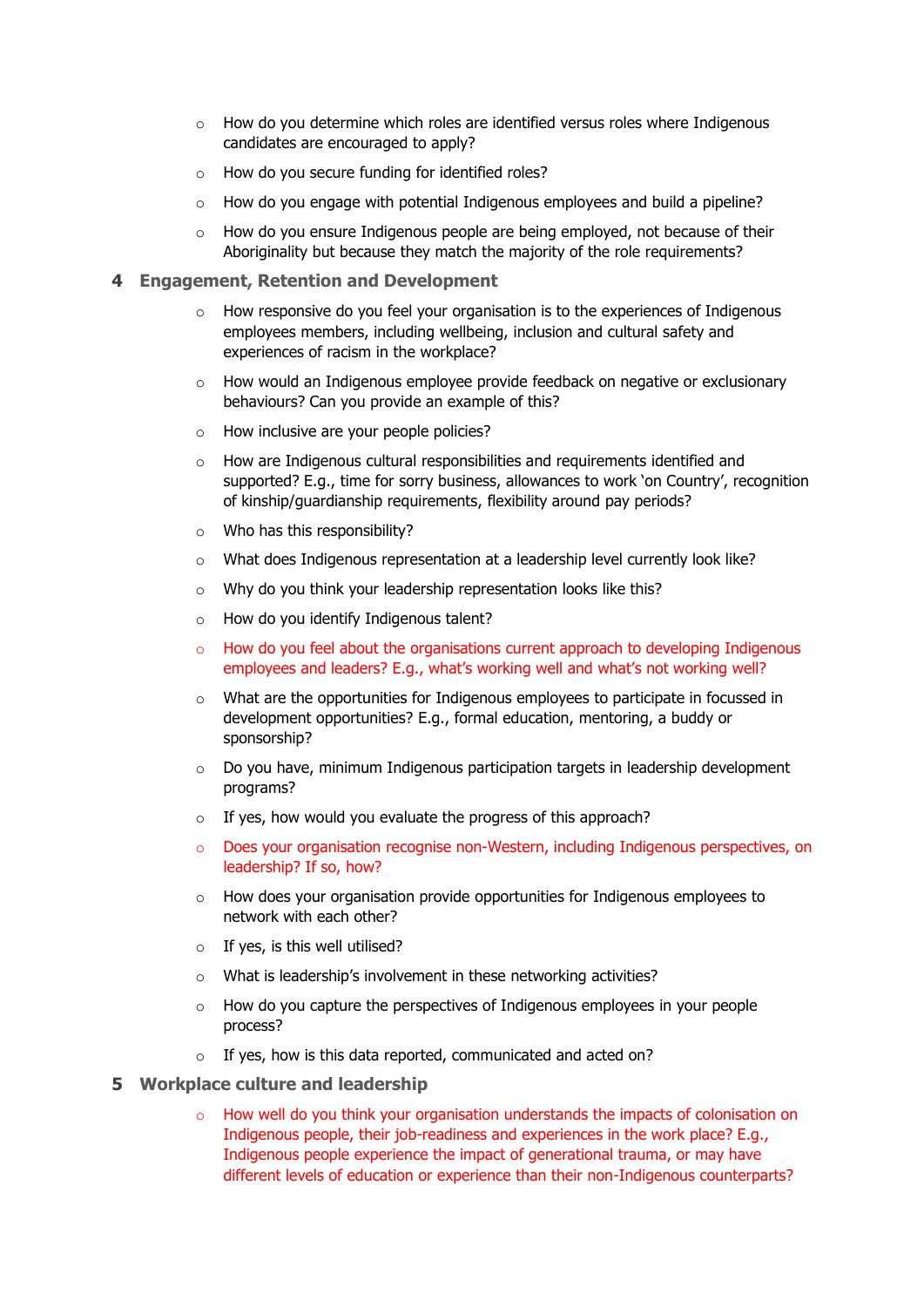- o How does this understanding (or lack of) impact employment practices?
- $\circ$  Thinking about the culture of your company, how culturally safe do you think it is, and does this vary across different areas of the business?
- o How do you build the cultural capability of non-Indigenous employees in relation to cultural safety?
- $\circ$  What are leadership's expectations around cultural safety and building an inclusive work environment, and how does this work in practice?
- o How would you evaluate this approach and impact in workplaces both within your organisation and comparison to other organisations?
- $\circ$  How does your organisation celebrate Indigenous culture and protocols? E.g., events, art, Country, place, language
- o What is your organisation's protocol regarding Acknowledgement of Country?
- $\circ$  How authentic and consistent is this approach? E.g., How personalised and well thought out do you think they are?
- $\circ$  Overall, how well do you think Indigenous practices and protocols are embedded within the organisation?
- o How do you evaluate the impact of this approach?
- o How does your organisation engage with Indigenous employees, and recognise and represent the Indigenous perspective?
- o What is leadership's role in this?
- $\circ$  How is this information used is business decision making, marketing, communications and/or activities and events?
- o What is your organisation's approach to cultural immersion? E.g., On Country secondments (Jawun or Clontarf) or direct community partnerships
- o What have been the outcomes of this approach?
- o Overall, how would you evaluate the organisation's approach to Indigenous engagement?

#### **6 Indigenous Community Engagement**

- How does your organisation consult, engage and co-design with Indigenous communities on Indigenous related work? E.g., is there an Indigenous Engagement Strategy?
- $\circ$  How do you utilise Indigenous employees in the design and implementation of these plans and processes?
- $\circ$  How is your organisation's approach to Indigenous engagement viewed by your Indigenous people and communities where you operate?
- $\circ$  What impact do you think this approach has on existing and potential Indigenous employees?
- o Overall, how would you evaluate the approach to Indigenous engagement?
- o Can you describe the organisations formal and informal partnerships that support Indigenous employment? E.g., with Indigenous communities, organisations, representatives, and or university or education providers.
- o Why do you invest in these partnerships?